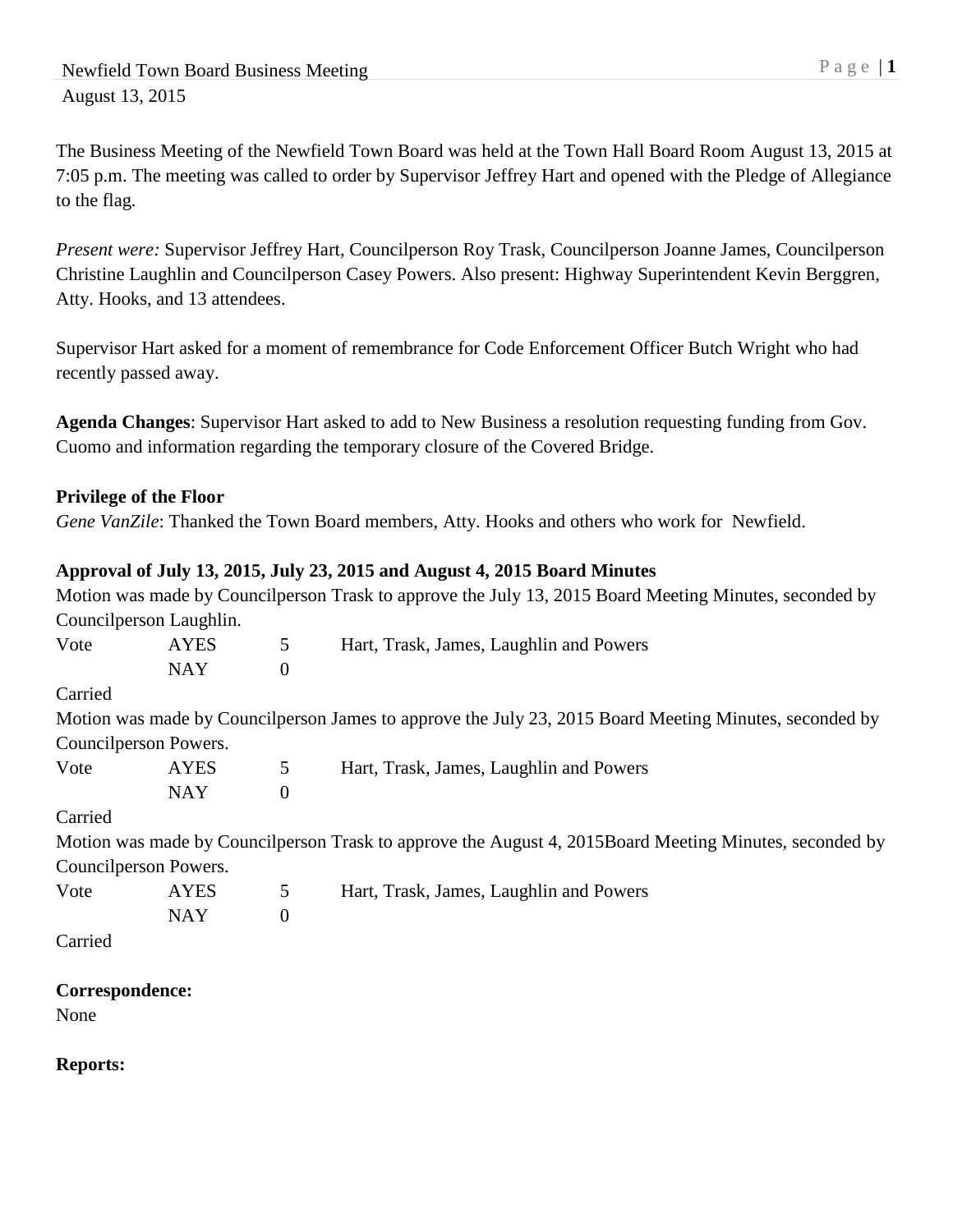*Highway*: Highway Superintendent Kevin Berggren reported the Highway Department is continuing to work on flood damage repairs.

*Water/Sewer Department*: Superintendent Kevin Berggren reported there had been an issue with the water main on Main Street. An aged corroded tap was shown to the Board Members.

*Code Enforcement*: Supervisor Hart expressed his gratitude to Butch Wright for his many years of service to the Town. Supervisor Hart reported that Bill Baker had been appointed as Code Enforcement Officer through the end of the year. Mr. Baker will also be the Environmental Code Officer and Storm Water Management Officer. *Recreation*: Supervisor Hart read a report from *Recreation* Director Reid Hoskins reviewing the Recreation summer program.

*Planning Board*: Planning Board Chair, Karen Trask, reported that the Planning Board has been working on Land Use Strategies and will have a presentation for the Newfield Town Board at a September meeting. Nancy Dolge also reported on a grant she is pursuing regarding land use planning education. Mrs. Dolge presented the Board Members with a draft application to be submitted to the Park Foundation for a grant concerning the education of land use planning education. Mrs. Dolge would like to submit the application by September 15, 2015. Mrs. Dolge requested a commitment of \$3,500.00 annually for the next 2 years in the Town Budget from the Town Board. Mrs. Dolge stated she has a commitment of 2,000.00 from Stainable Newfield for 2016, if the Town Board will commit to 1,500.00 annually. Councilperson Laughlin clarified that Mrs.Dolge was requesting funding for part one for 2016 and the \$3,500.00 was for the project not the Planning Board. Supervisor Hart confirmed that the Planning Board budget request reflected this as well.

*Tompkins County Legislature Report*: Newfield Representative David McKenna reported that Tompkins County had accepted grants for various work to be done at the Tompkins County Regional Airport and that the Travis Hyde project had been awarded the Old Tompkins County Library.

*Cemetery Committee*: Marie Terlizzi and the Town Board members agreed on a site for the Bank Street Cemetery sign placement.

*Supervisor*: Supervisor Hart thanked Keri Blankinger for her reporting of town meetings and functions for the Newfield News. Ms. Blankinger will be moving on to the New York Daily News.

# **New Business**

# *Discussion and action regarding Resolution No- 2015 supporting a public hearing for the Town of Newfield Noise Law:*

Atty. Hooks questioned whether the proposed law was ready for introduction and then a public hearing. After discussion, it was decided to postpone the introduction. More work will be done regarding the Newfield Noise Law at the August 27, 2015 meeting. The introduction will be tabled until the September Business Meeting.

# *Approval to appoint Bill Baker as Temporary Storm water Management Officer*

Motion was made by Councilperson Trask to approve the appointment of Bill Baker as Storm water Management Officer, seconded by Councilperson Laughlin.

Vote AYES 5 Hart, Trask, James, Laughlin and Powers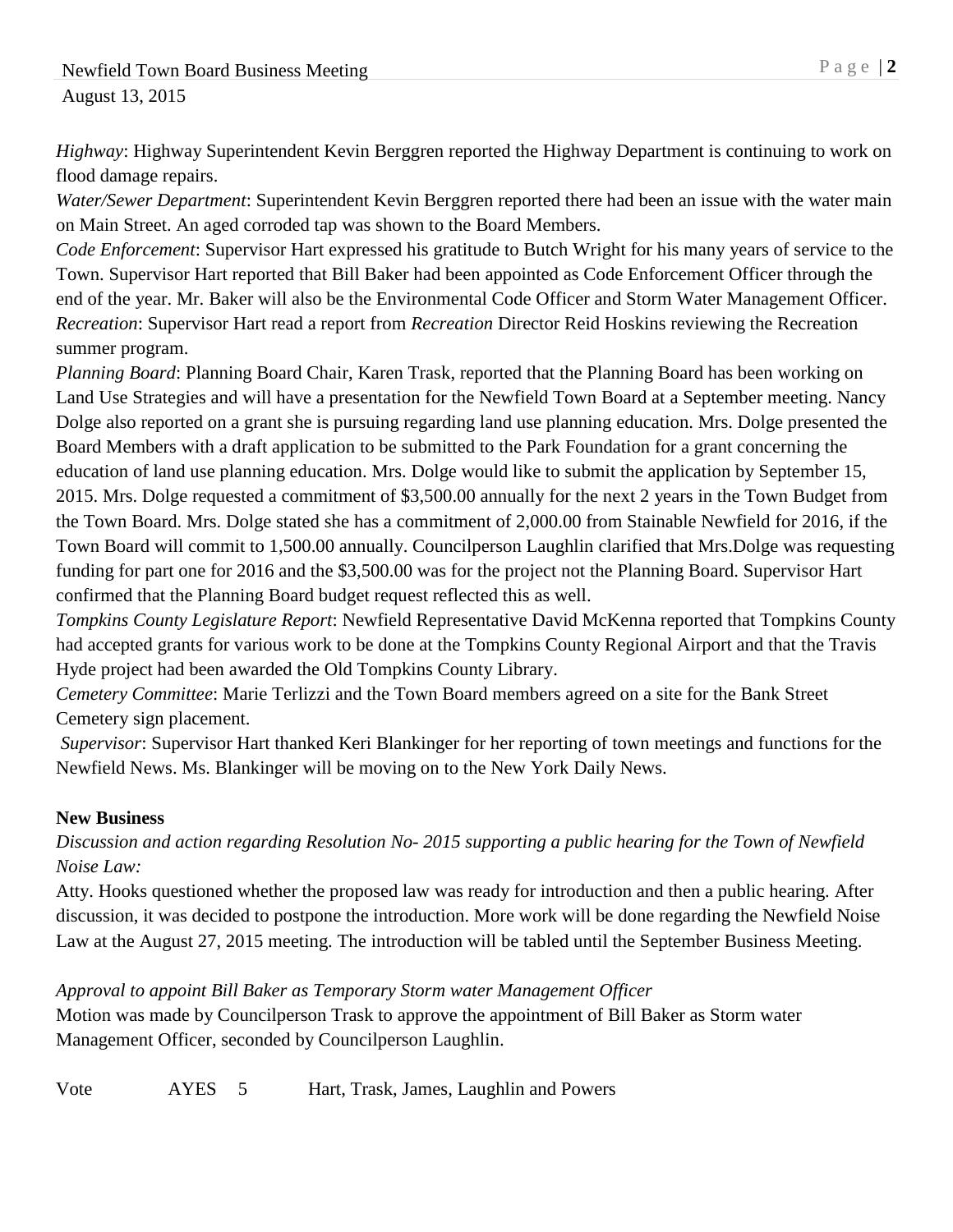$NAY$  0

Carried

### *Request for funding from Governor Cuomo*

Attorney Hooks summarized his conversations with Assemblywomen Lifton regarding the need of State Aid for the Town regarding the damage from the June 14, 2015 storm. Councilperson Trask commented regarding similar conversations and a tour regarding storm hit areas with Senator Thomas O'Mara. Motion was made by Councilperson Laughlin to support a request to New York State for emergency disaster funding to mitigate damage due to severe rainstorm on June 14, 2015 and June 15, 2015 that severely damaged

various Town highways in the Town of Newfield, seconded by Councilperson Trask.

#### **Resolution No. 12-2015**

In Support of Request to New York State for Emergency Disaster Funding to Mitigate Damage Due to Severe Rainstorm on June 14, 2015 and June 15, 2015 Which Very Seriously Damaged Various Town Highways in the Town of Newfield.

WHEREAS, over the course of June 14, 2015 and June 15, 2015, the Town of Newfield experienced an extraordinary rain storm that deposited in excess of five inches of rain over a short period of time; and,

WHEREAS the damage that occurred as a consequence of that deluge is estimated to exceed \$700,00 as more particularly described in the itemization of damage submitted with and made a part of this resolution; and,

WHEREAS this expense would have a devastating impact upon the Town's highway budget; and,

WHEREAS as a consequence, the Town Highway Department will be unable to proceed with any other critical projects on and with respect to other roads within the Town; and,

WHEREAS it is crucial that the Town seek and obtain emergency funds to pay for and/or to reimburse the Town for the substantial cost of repairs and the procurement of materials necessary to effect such repairs,

# NOW THEREFORE UPON MOTION BY COUNCILPERSON LAUGHLIN SECONDED BY COUNCILPERSON TRASK, IT IS:

RESOLVED that the Newfield Town Board hereby support requests by its Highway Superintendent (Kevin Berggren) working together with the Town Supervisor (Jeffery Hart) to seek funding to mitigate the cost of repairs made necessary by the extraordinary June 14, 2015 rainstorm; and,

RESLOVED that copy of this Resolution be provided to Governor Andrew Cuomo, Senator Thomas O'Mara, and Assemblywomen Barbara Lifton.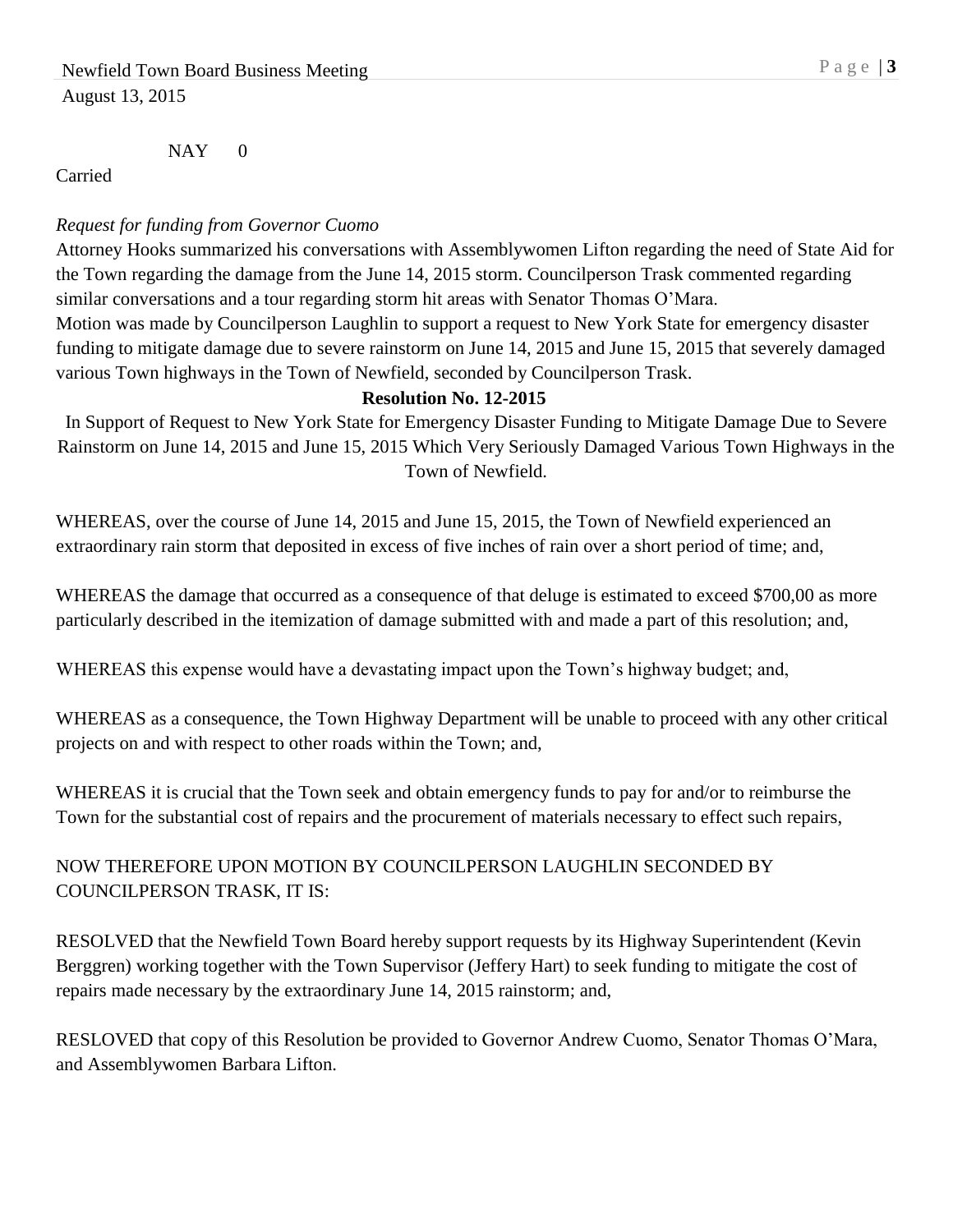SEQR Action: Type II-20.

 $NAY$  0

Vote AYES 5 Hart, Trask, James, Laughlin and Powers

Carried

### *Covered Bridge Update:*

The Covered Bridge will close to all through traffic from August 17, to October 30, 2015 for repairs and the installation of a fire suppression system.

#### **Old Business**

Verizon Cell Tower: no update

### **Approval of the Payment of the August 2015 Bills**

Motion was made by Councilperson James to approve the payments, seconded by Councilperson Laughlin. The Board authorized the payments of the following amounts:

| General Fund                | \$46,587.88 |
|-----------------------------|-------------|
| <b>Recreation Fund</b>      | \$6,677.23  |
| <b>Highway Fund</b>         | \$54,583.98 |
| <b>Fire District</b>        | \$1,776.00  |
| Street light Fund           | \$1,276.11  |
| Sewer Fund                  | \$9,472.01  |
| <b>Water District 1Fund</b> | \$2,080.15  |
| Water District 2 Fund       | \$848.64    |
| <b>Trust and Agency</b>     | \$1,808.78  |

|            |           | Vouchers were audited by Council persons James or Laughlin. |
|------------|-----------|-------------------------------------------------------------|
| Vote       | AYES 5    | Hart, Trask, James, Laughlin and Powers                     |
|            | $NAY = 0$ |                                                             |
| $C$ arriad |           |                                                             |

Carried

At 7:58 p.m., a motion was made to move into an Executive Session to discuss pending litigation.

At 8:28, the Meeting was called back to the Regular Meeting of the Newfield Town Board, moving to adjournment at 8:28 p.m.